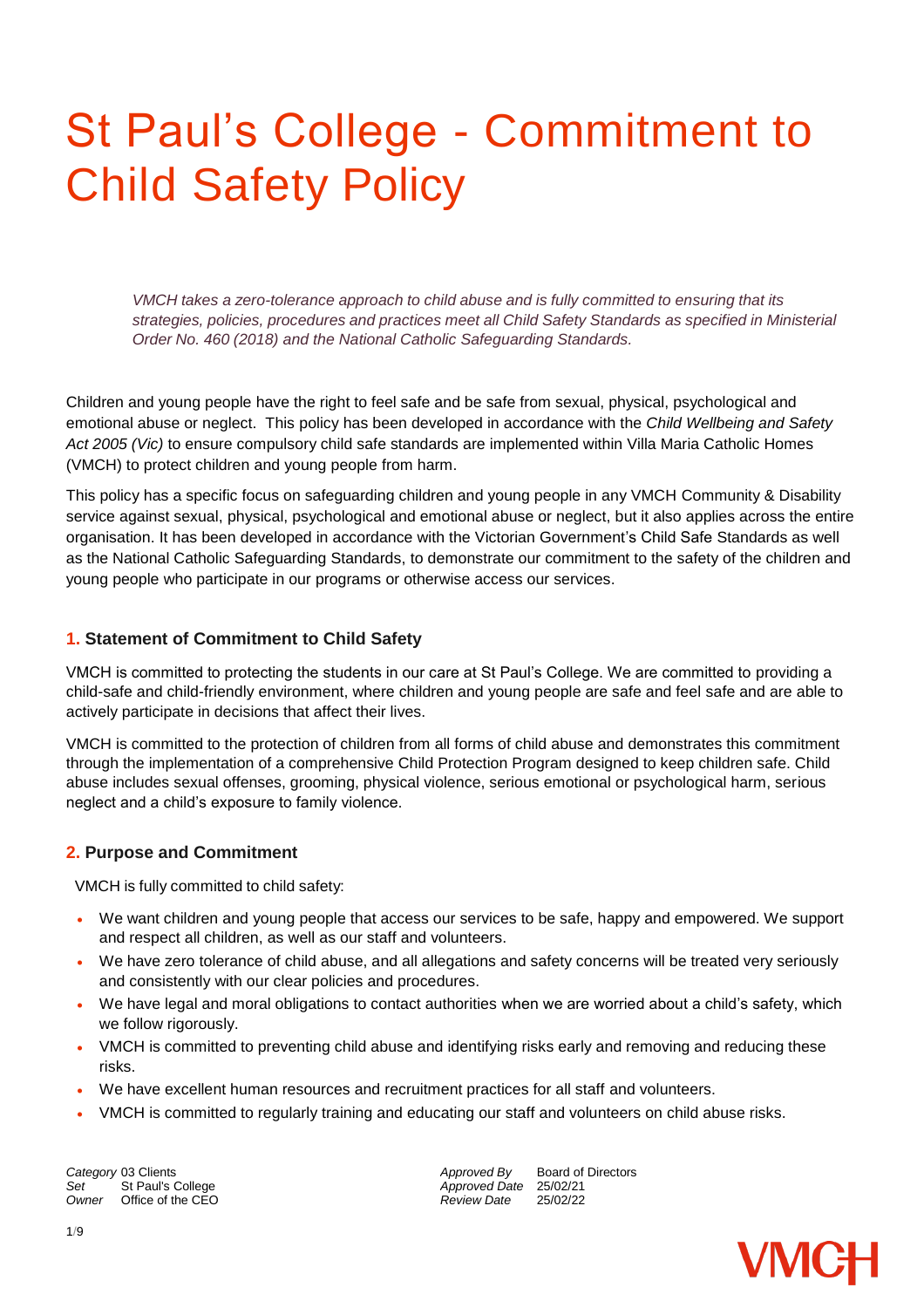- We support and respect all children that access our services, as well as our staff and volunteers. We are committed to the cultural safety of Aboriginal children, the cultural safety of children from a culturally and/or linguistically diverse background, and to providing a safe environment for all children living with a disability.
- We have specific policies, procedures and training in place that support our leadership team, staff and volunteers to achieve these commitments.

#### If we believe a child is at immediate risk of abuse we will phone 000.

#### **3. Scope**

This policy applies to all St Paul's College activities during and outside of school hours. This includes St Paul's College activities that are occurring on school campus, offsite, online, extracurricular, sport activities and programs, excursions, camps, interstate and overseas travel.

This policy applies to all VMCH staff, visitors, volunteers, contractors and board members who engage with St Paul's College activities.

This policy applies to St Paul's College specifically the Child Safe Policy applies to all other VMCH activities involving children.

#### **4. Responsibility**

Child protection is everyone's responsibility. At VMCH, Board members and staff, and volunteers, have a shared responsibility for contributing to the safety and protection of children. Specific responsibilities include:

**The Board of VMCH** has ultimate oversight and responsibility for the safety of children and is reflected in the VMCH Risk Appetite and Enterprise Risk Framework. The Board is responsible for ensuring that appropriate policies and procedures exist, a culture of reporting and a Child Safe Code of Conduct is in place, endorsing this policy, ensuring the policy is reviewed as needed, reviewing VMCH's compliance with the policy.

**The CEO** of VMCH is responsible for:

- Dealing with and investigating reports of child abuse;
- Within a reasonable time, advising the Board on detection and/or investigation where appropriate;
- Ensuring that all staff, contractors, and volunteers are aware of relevant laws, organisational policies and procedures, and the organisation's Child Safe - Code of Conduct;
- Ensuring that all adults within the VMCH community are aware of their obligation to report suspected sexual abuse of a child in accordance with these policies and procedures;
- Ensuring that all staff, contractors and volunteers are aware of their obligation to observe the Child Safe Code of Conduct; and
- Providing support for staff, contractors and volunteers in undertaking their child protection responsibilities.

#### **All managers** must ensure that they:

- Promote child safety at all times;
- Assess the risk of child abuse within their area of control and eradicate or minimise any risk to the extent possible;
- Educate employees about the prevention and detection of child abuse; and
- Facilitate the reporting of any inappropriate behaviour or suspected abusive activities.

*Owner* Office of the CEO *Review Date* 25/02/22

**Category** 03 Clients *Category* 03 Clients *Approved By* Board of Directors *Approved By* Board of Directors *Approved Date* 25/02/21<br>*Review Date* 25/02/22

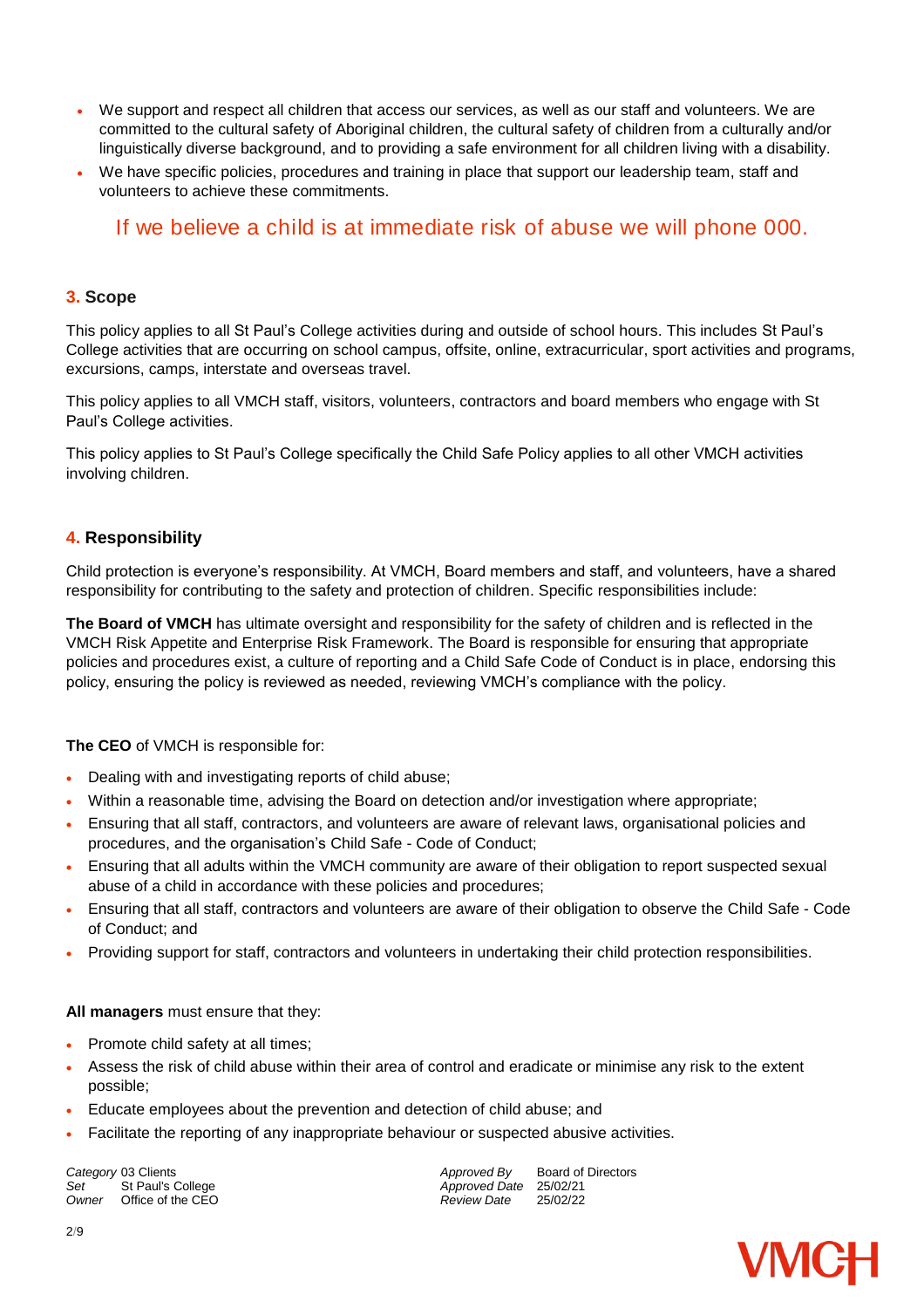Management should be familiar with the types of abuse that might occur within their area of responsibility and be alert for any indications of such conduct.

All **staff members** (including teaching, non-teaching, casual and emergency relief teachers, sporting coaches, tutors and instrumental music teachers), volunteers and contractors share the responsibility for the prevention and detection of child abuse.

#### **Staff members** must:

- Be familiar with the content of VMCH's Child Protection and Safety Policy, Child Safety Code of Conduct and our Child Protection Program;
- It is the individual's responsibility to be aware of key risk indicators of child abuse, to be observant, and to raise any concerns they may have relating to child abuse with the Child Safety Officer.

#### **All volunteers** must ensure that they:

- Familiarise themselves with the relevant laws, the Child Safe Code of Conduct, and VMCH's policy and procedures in relation to child safety, and comply with all requirements;
- Be familiar with the content of VMCH's Child Protection and Safety Policy, Child Safety Code of Conduct and our Child Protection Program
- We do not distinguish between direct and indirect volunteers as all volunteers on our premises may have contact with students giving rise to a duty of care to protect our students. Volunteers should not be left alone with students, but our policy and procedures will be designed assuming this may inadvertently occur.
- It is the individual's responsibility to be aware of key risk indicators of child abuse, to be observant, and to raise any concerns they may have relating to child abuse with one of the Child Safety Officers.
- Report any reasonable belief that a child's safety is at risk to the relevant authorities (such as the police and/or the Department of Health and Human Services (DHHS)) and fulfil their obligations as mandatory reporters.

**All contractors** engaged by VMCH are responsible for contributing to the safety and protection of children in the VMCH environment. Contractors include, for example, outsourced maintenance and building services, consultants, catering providers and cleaners.

- This also includes music teachers and other extra-curricular teachers and instructors who are engaged by students and their families directly, rather than the School, but have an agreement with the School to use the School's facilities.
- All contractors engaged by VMCH are required to be familiar with our Child Protection and Safety Policy, the Child Safety Code of Conduct.
- VMCH will also include this requirement in the written agreement between it and the third-party contractors.

#### **All external education providers:**

- engaged by St Paul's College are responsible for contributing to the safety and protection of children in the school environment.
- Are required to be familiar with our Child Protection and Safety Policy, the Child Safety Code of Conduct.
- VMCH will also include this requirement in the written agreement between it and the third-party contractors.

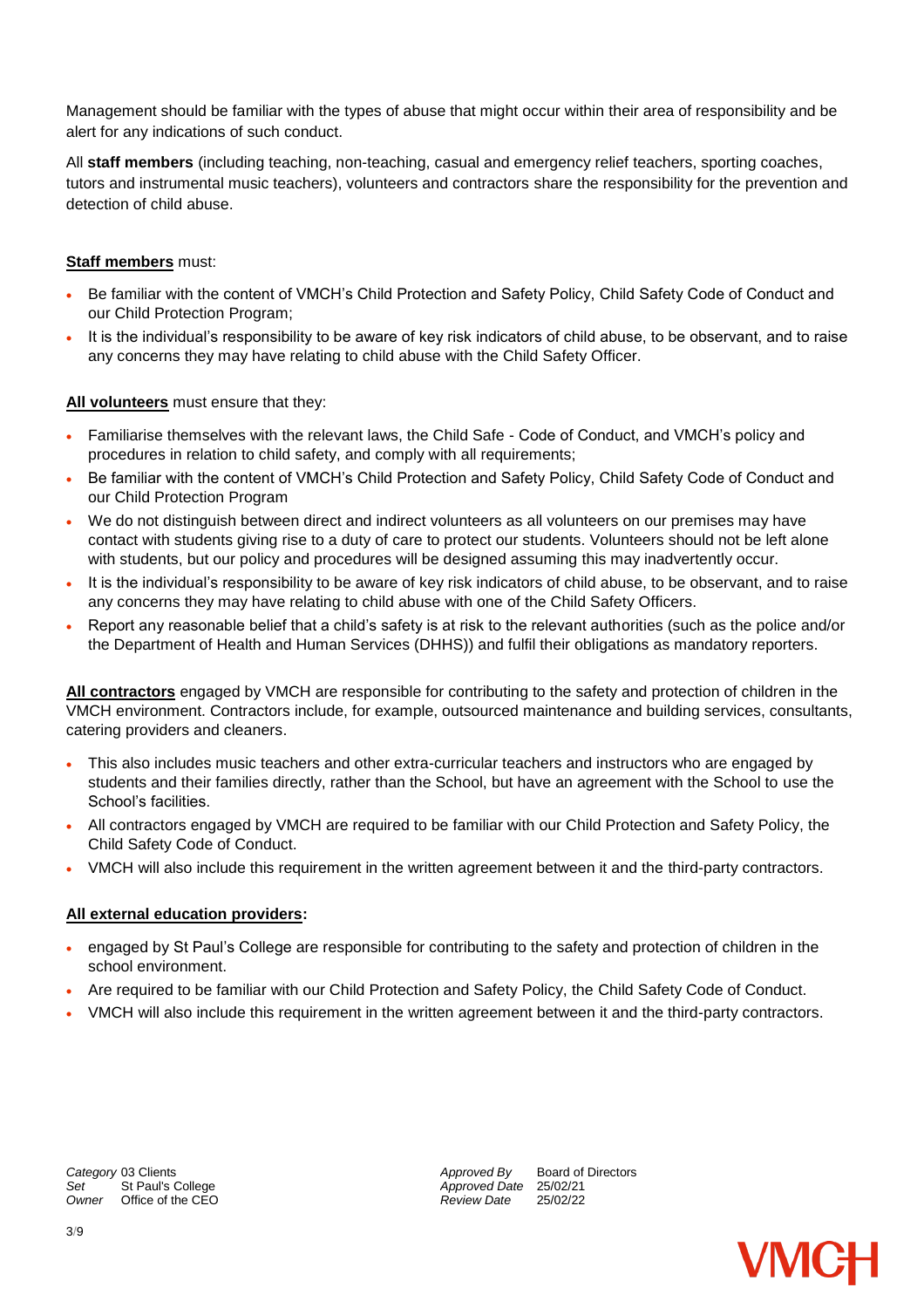#### **5. Objective**

This policy provides the framework for:

- The implementation of work systems, practices, policies and procedures that promote child protection within VMCH including St Paul's College.
- The creation of a positive and robust child protection culture.
- The promotion and open discussion of child protection issues within the VMCH including St Paul's College.
- Complying with all laws, regulations and standards relevant to child protection in Victoria

#### **6. Application**

The policy is to be applied in conjunction with provisions in the VMCH and St Paul's College Child Safety Codes of Conduct and all other relevant VMCH child safety and protection policies and procedures.

#### **7. Child Safe Standards**

VMCH's commitment to child safety is based on the following overarching principles that guide the development and regular review of our work systems, practices, policies and procedures to protect children from abuse.

- 1. All children have the right to be safe.
- 2. The welfare and best interests of the child are paramount.
- 3. The views of the child and a child's privacy must be respected.
- 4. Clear expectations for appropriate behaviour with children are established in the VMCH and St Paul's Child Safety Code of Conduct.
- 5. The safety of children is dependent upon the existence of a child-safe culture.
- 6. Child safety awareness is promoted and openly discussed within our VMCH community including the St Paul's College community.
- 7. Procedures are in place to screen all staff, external education providers, contractors, and volunteers who have direct contact with children.
- 8. Child safety and protection is everyone's responsibility.
- 9. Child protection training is mandatory for all Board members, staff and volunteers.
- 10. Procedures for responding to alleged or suspected incidents of child abuse are simple and accessible for all members of the VMCH community, including the St Paul's College community.
- 11. Children from culturally or linguistically diverse backgrounds have the right to special care and support including those who identify as Aboriginal or Torres Strait Islander.
- 12. Children who have any kind of disability have the right to special care and support.

#### **8. Child Protection Program**

VMCH is committed to the effective implementation of our Child Protection Program and ensuring that it is appropriately reviewed and updated. We adopt a risk management approach by identifying key risk indicators and assessing child safety risks based on a range of factors including the nature of our activities, physical and online environments and the characteristics of the student body.

**Owner** Office of the CEO *COMPONER CONTENT CONTENT CONTENT CONTENT CONTENT CONTENT CONTENT CONTENT CONTENT CONTENT CONTENT CONTENT CONTENT CONTENT CONTENT CONTENT CONTENT CONTENT CONTENT CONTENT CONTENT CONTENT CONTENT C* 

**Category** 03 Clients **Approved By** Board of Directors *Approved By* Board of Directors<br> *Approved Date* 25/02/21 *Set* St Paul's College *Approved Date* 25/02/21

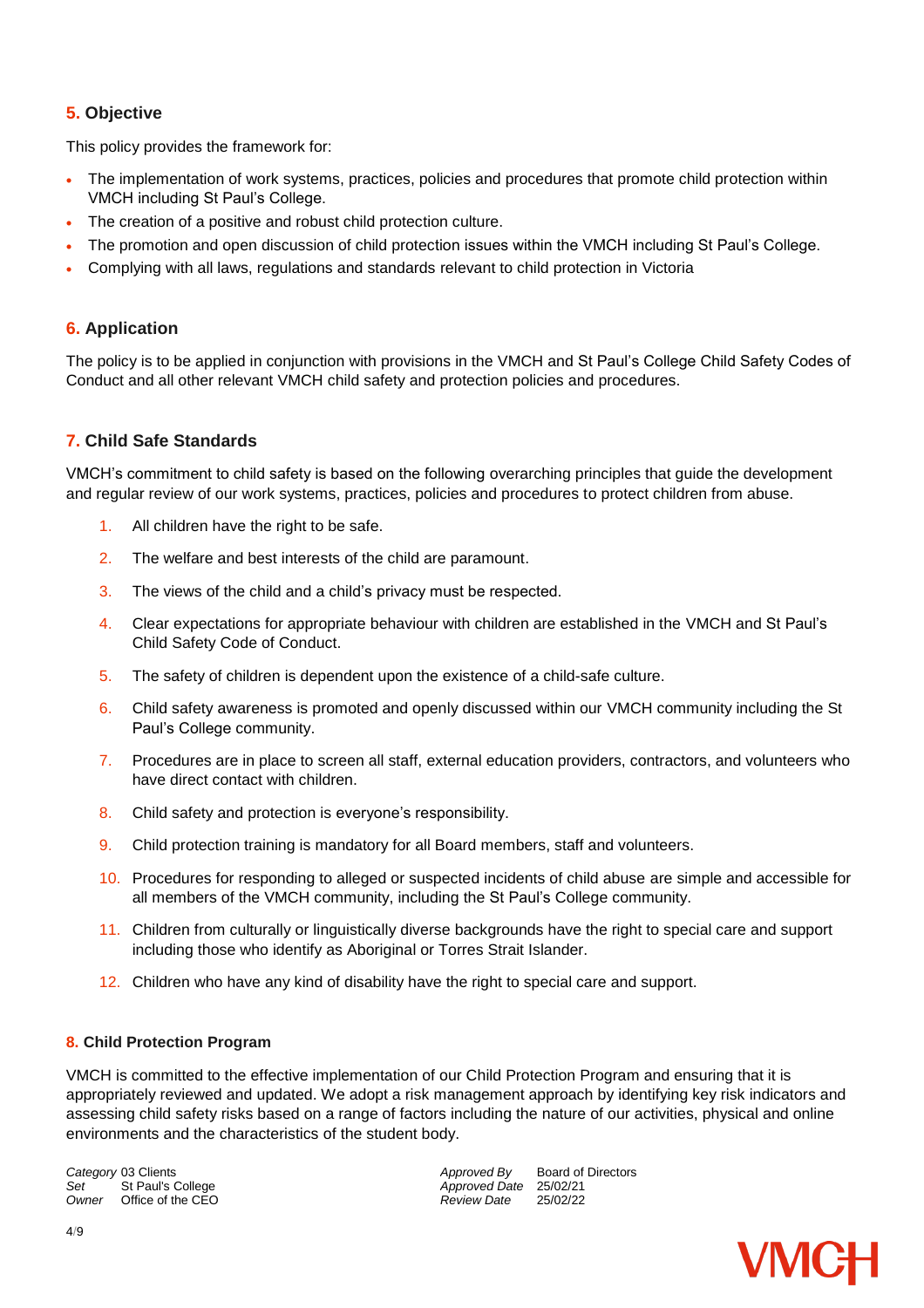Our Child Protection Program relates to all aspects of protecting children from abuse and establishes work systems, practices, policies and procedures to protect children from abuse. It includes:

- Clear information as to what constitutes child abuse and associated key risk indicators.
- Clear procedures for responding to and reporting allegations of child abuse.
- Strategies to support, encourage and enable staff, students, parents and carers, external education providers, contractors and volunteers to understand, identify, discuss and report child protection matters.
- Procedures for recruiting and screening School Advisory council members, staff (including sports coaches) and long-term contractors and volunteers.
- Pastoral care strategies designed to empower students and keep them safe.
- Policies with respect to cultural diversity and students with disabilities.
- A child protection training program.
- Information regarding the steps to take after a disclosure of abuse to protect, support and assist children.
- Guidelines with respect to record keeping and confidentiality.
- Policies to ensure compliance with all relevant laws, regulations and standards including the Victorian Child Safe Standards, Ministerial Order 870 and Ministerial Order 706.
- A system for oversight, monitoring, continuous improvement and review.

As a part of the induction process, all Board members, staff and volunteers are required to complete training modules on the content of our Child Protection Program and additional ongoing training at least annually.

#### **9. Supporting our St Paul's College Community**

Key principles that we must apply in the design of policy, procedure, interventions, support and reporting in our child protection program are to ensure we:

- promote the cultural safety of Aboriginal children and young people
- promote the cultural safety of children from culturally and linguistically diverse backgrounds
- promote the safety of children with any form of disability

#### **10. Reporting Child Protection Concerns**

Our Child Protection Program provides detailed guidance for members of the Board, staff and volunteers as to how to identify key risk indicators of child abuse and how to report child abuse concerns to one of our nominated Child Safety Officer. It also provides detailed procedures with respect to the reporting of child abuse incidents to relevant authorities.

#### **11. Legislative responsibilities**

VMCH takes its legal responsibilities seriously, including:

- 1. **Failure to disclose:** Reporting child sexual abuse is a community-wide responsibility. All adults in Victoria who have a reasonable belief that an adult has committed a sexual offence against a child under 16 have an obligation to report that information to the police.
- 2. **Failure to protect:** People of authority in our organisation will commit an offence if they know of a substantial risk of child sexual abuse and have the power or responsibility to reduce or remove the risk, but negligently fail to do so.

**Owner** Office of the CEO *COMPONER CONTENT CONTENT CONTENT CONTENT CONTENT CONTENT CONTENT CONTENT CONTENT CONTENT CONTENT CONTENT CONTENT CONTENT CONTENT CONTENT CONTENT CONTENT CONTENT CONTENT CONTENT CONTENT CONTENT C* 

**Category** 03 Clients **Approved By** Board of Directors *Approved By* Board of Directors<br> *Approved Date* 25/02/21 *Approved Date* 25/02/21<br>*Review Date* 25/02/22

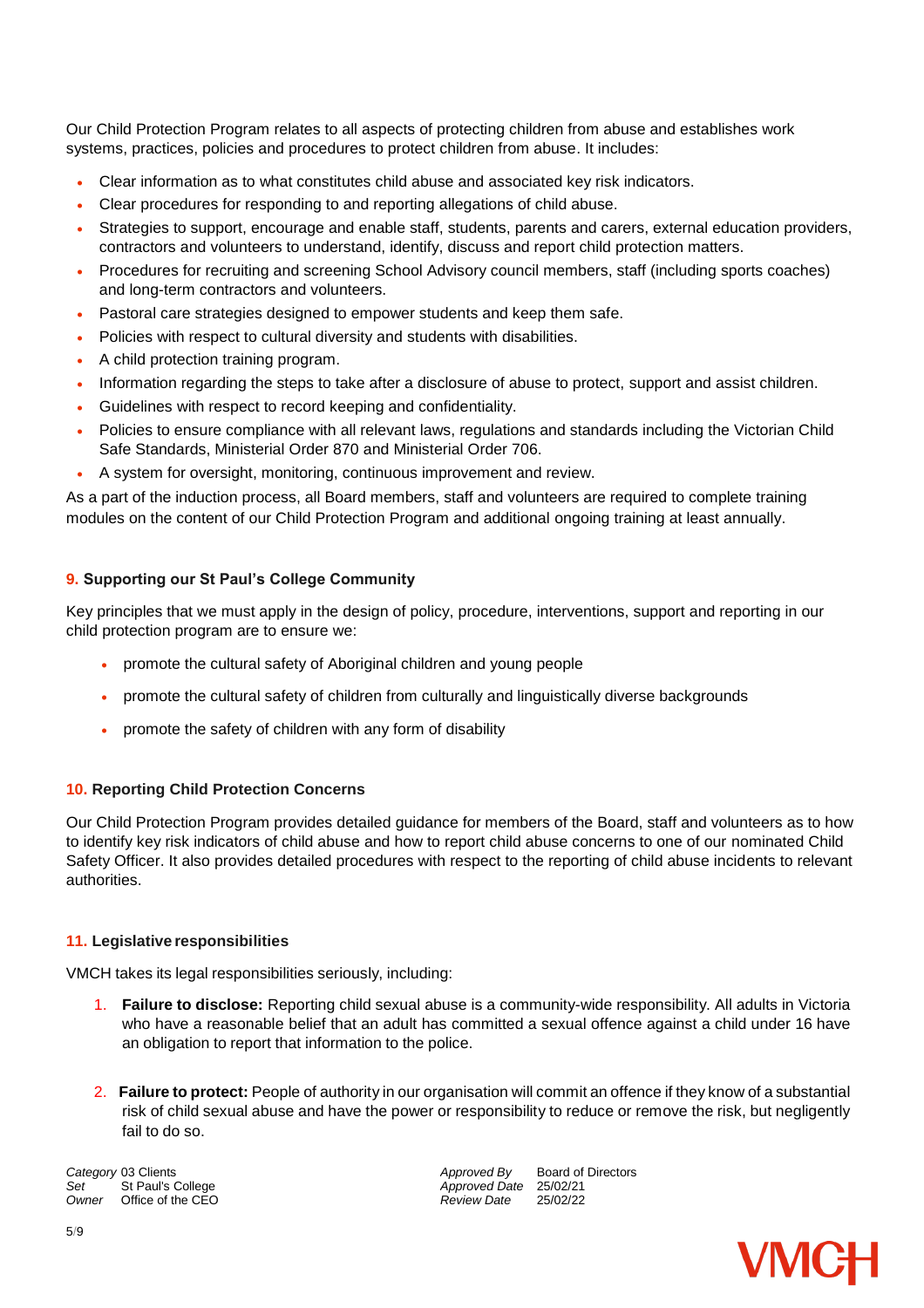3. Any personnel who are **mandatory reporters** must comply with their duties.

Any staff member, volunteer or contractor who has a reasonable belief of abusive activity must immediately notify the DHHS and/or the police. They should also advise their supervisor about their concern.

In situations where the supervisor is suspected of involvement in the activity, or if the person having the suspicion does not believe that the matter is being appropriately addressed or dealt with, the matter should be reported to the next highest level of supervision.

Supervisors must report complaints of suspected abusive behaviour or misconduct to the CEO and also to any external regulatory body such as the police, DHHS Child Protection Unit, the Commission for Children and Young People, DHHS CIMS, DET, NDIS Quality and Safeguards Commission (where relevant). See the Child Safe – Reporting Procedure for further information on which external bodies to report to and when.

#### **12. Support for Affected Students**

Ensuring a student feels safe and supported following an incident is of critical important to our School. St Paul's College will work closely with the student, parents and carers, and our wellbeing team to provide all additional support services that are available. Each matter will be a case-by-case basis an individual may be supported with:

- Referral to our College counselling team.
- Referral to external specialist agencies.
- Family counselling.
- Academic support.

#### **13. Definitions**

**Child** means a person below the age of 18 years unless, under the law applicable to the child, majority is attained earlier.

**Child protection** means any responsibility, measure or activity undertaken to safeguard children from harm.

**Child abuse** means all forms of physical abuse, emotional ill-treatment, sexual abuse and exploitation, neglect or negligent treatment, or other exploitation of a child and includes any actions that results in actual or potential harm to a child.

**External Provider** is any organisation that VMCH has arranged to deliver a specified course of study that is part of the curriculum, to a student or students enrolled at St Paul's College. The delivery of such a course may take place on premises or elsewhere.

**Reasonable belief** is a belief based on reasonable grounds (see below) that child abuse has occurred when all known considerations or facts relevant to the formation of a belief are taken into account and these are objectively assessed. Circumstances or considerations may include the source of the allegation and how it was communicated, the nature of and details of the allegation, and whether there are any other related matters known regarding the alleged perpetrator.

A reasonable belief is formed if a reasonable person believes that:

- the child is in need of protection,
- the child has suffered or is likely to suffer "significant harm as a result of physical injury," or
- the parents are unable or unwilling to protect the child.

A 'reasonable belief' or a 'belief on reasonable grounds' is not the same as having proof but is more than mere rumour or speculation.

*Owner* Office of the CEO *Review Date* 25/02/22

**Category** 03 Clients *Category* 03 Clients *Approved By* Board of Directors *Approved By* Board of Directors *Set* St Paul's College *Approved Date* 25/02/21

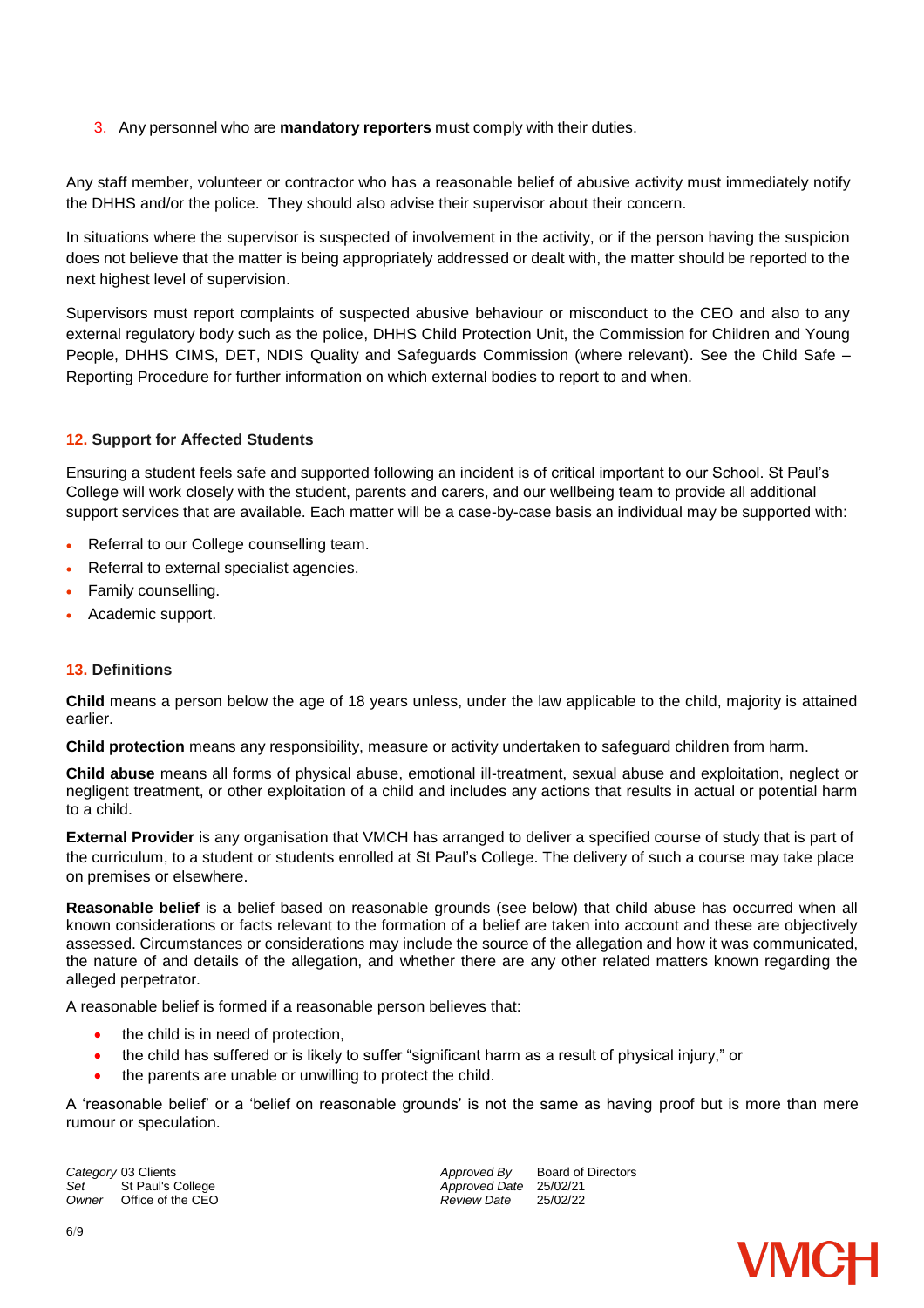A 'reasonable belief' is formed if a reasonable person in the same position would have formed the belief on the same grounds. For example, a 'reasonable belief' might be formed if:

- a child states that they have been physically or sexually abused;
- a child states that they know someone who has been physically or sexually abused (sometimes the child may be talking about themselves);
- someone who knows a child states that the child has been physically or sexually abused;
- professional observations of the child's behaviour or development leads a professional to form a belief that the child has been physically or sexually abused or is likely to be abused; and/or
- signs of abuse lead to a belief that the child has been physically or sexually abused.

#### **14. Policy review**

This policy will be reviewed annually and following significant incidents if they occur. We will ensure that families and children have the opportunity to contribute. Where possible we do our best to work with local Aboriginal communities, culturally and/or linguistically diverse communities and children living with a disability.

#### **15. Related Internal Documents**

Child Safe – Code of Conduct Child Safe – Mandatory Reporting Procedure Performance Management and Disciplinary Procedure Safeguarding Individuals Policy Code of Conduct Risk Management Framework

#### **16. Key Legislation, Acts, Standards**

Children, Youth and Families Act 2005 Crimes Act 1958 Child Wellbeing and Safety Act 2005 (Vic) Child Safe Standards contained in Ministerial Order No. 460 (2018) Education and Training Reform Act 2006 (Vic) National Catholic Safeguarding Standards NDIS Act 2013 Victorian ECI Standards 2016 NDIS National Quality and Safeguarding Framework Victorian Disability Safeguards Code of Conduct The United Nations Convention on the Rights of the Child Victorian Reportable Conduct Scheme

*Owner* Office of the CEO *Review Date* 25/02/22

**Category** 03 Clients *Category* 03 Clients *Approved By* Board of Directors *Approved By* Board of Directors *Approved Date* 25/02/21<br>*Review Date* 25/02/22

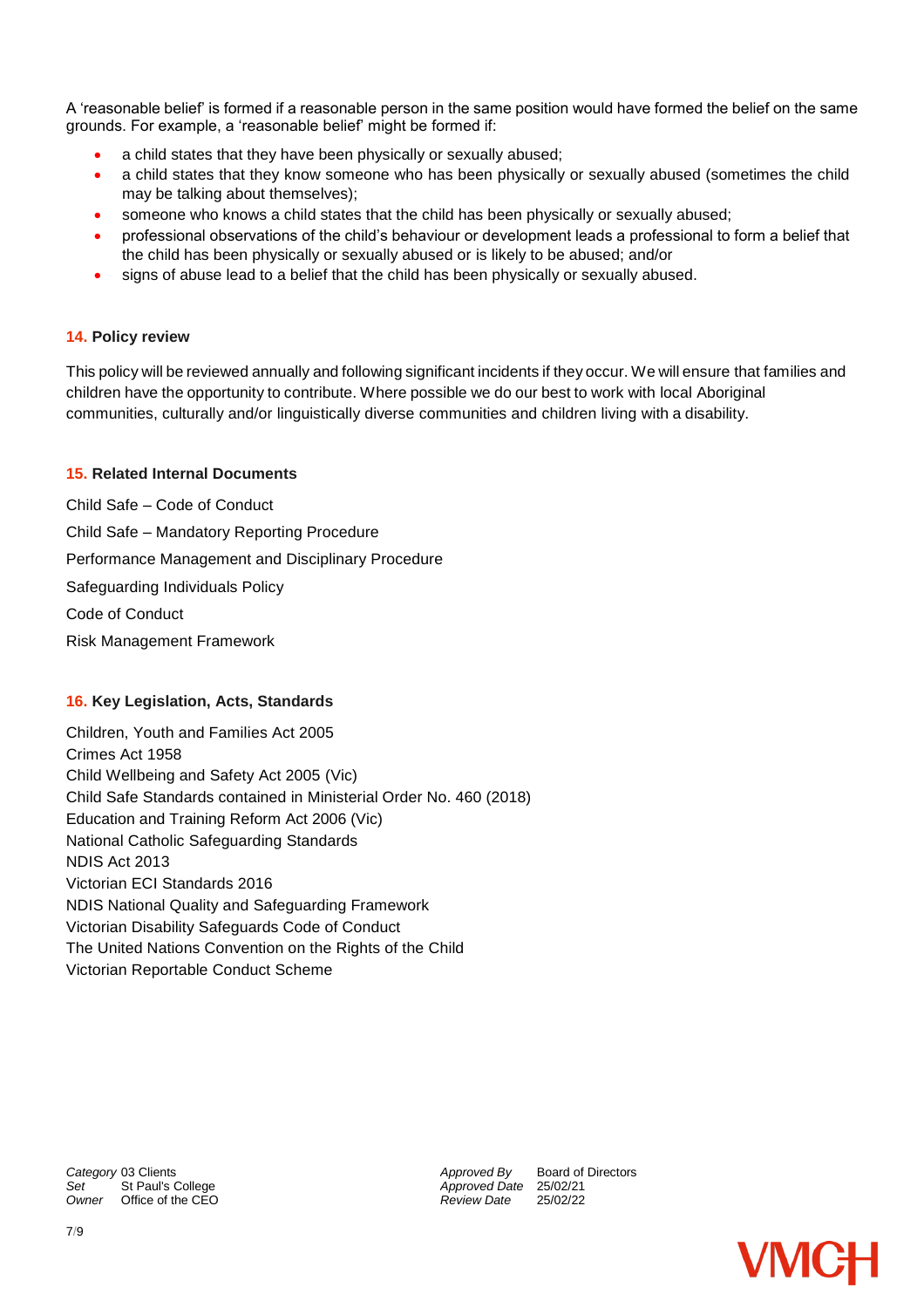



# **Fit and Proper Person Declaration**

#### **About this declaration**

This declaration is be completed by a responsible person who is defined in the Education and Training Reform Regulations 2017 as:

- the proprietor (the individual or all persons involved in directing the body)
- each governing body member and each person who is conferred responsibility in the school governance structure for managing the school or its finances
- the principal
- any other person who by the persons conduct assumes a position of authority over the governance or management of the school

#### **PRIVACY DISCLAIMER**

The VRQA requires all the information collected in this application for the purpose of registering schools under the *Education and Training Reform Act 2006* (the Act). Once registered, some information about schools will be made available to the public on the State Register. Information may also be shared with other government organisations if required for their functions, in accordance with the Act. The VRQA is committed to handling all personal information securely in accordance with the *Privacy and Data Protection Act* 2014. To learn more about how the VRQA handles personal information, access the VRQA's privacy statement on the VRQA website.

VRQA Fit and Proper Person Declaration – January 20

**Category** 03 Clients **Approved By** Board of Directors *Approved By* Board of Directors<br> *Approved Date* 25/02/21 *Owner* Office of the CEO *Review Date* 25/02/22

*Set* St Paul's College *Approved Date* 25/02/21